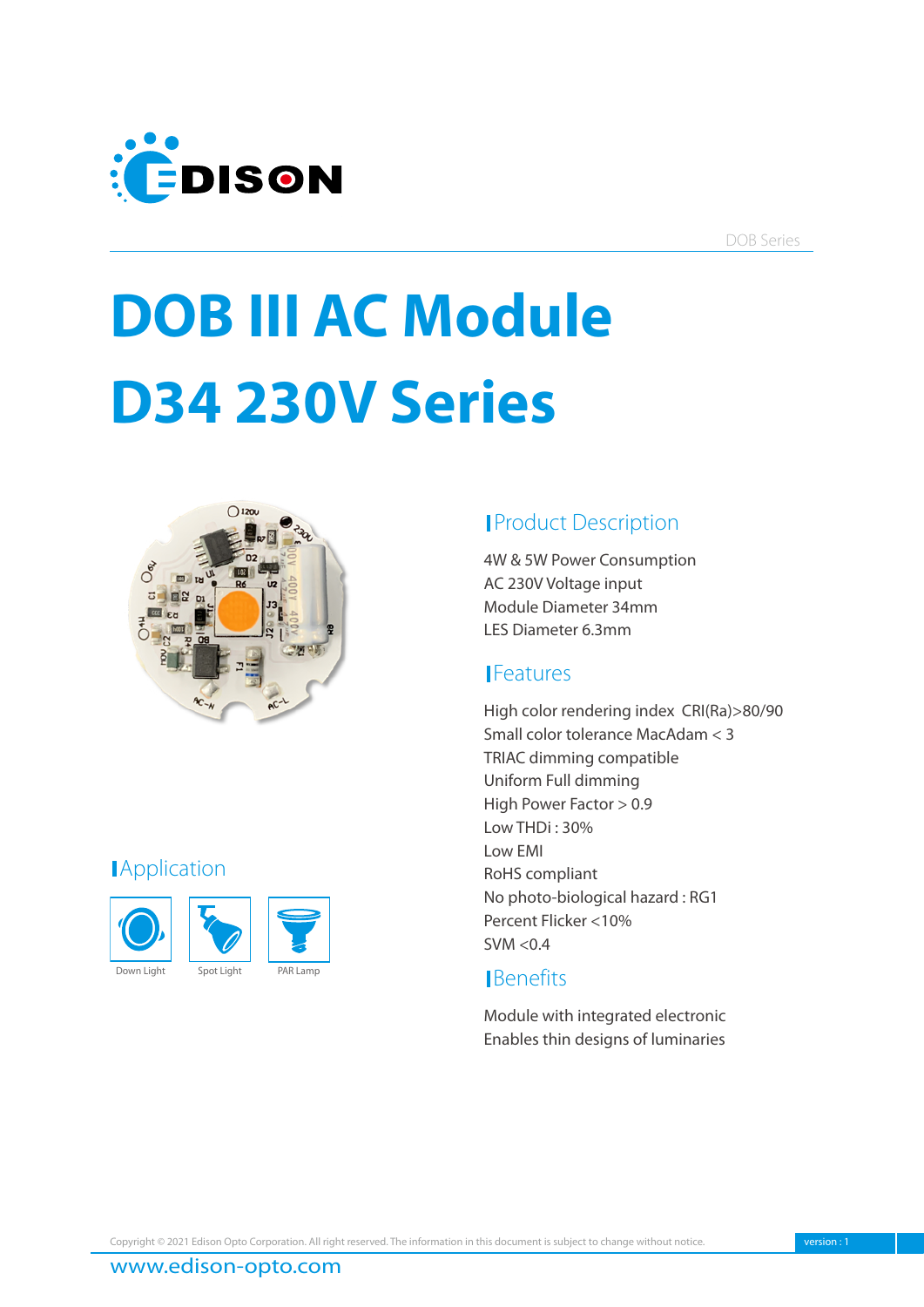

# **Table of Contents**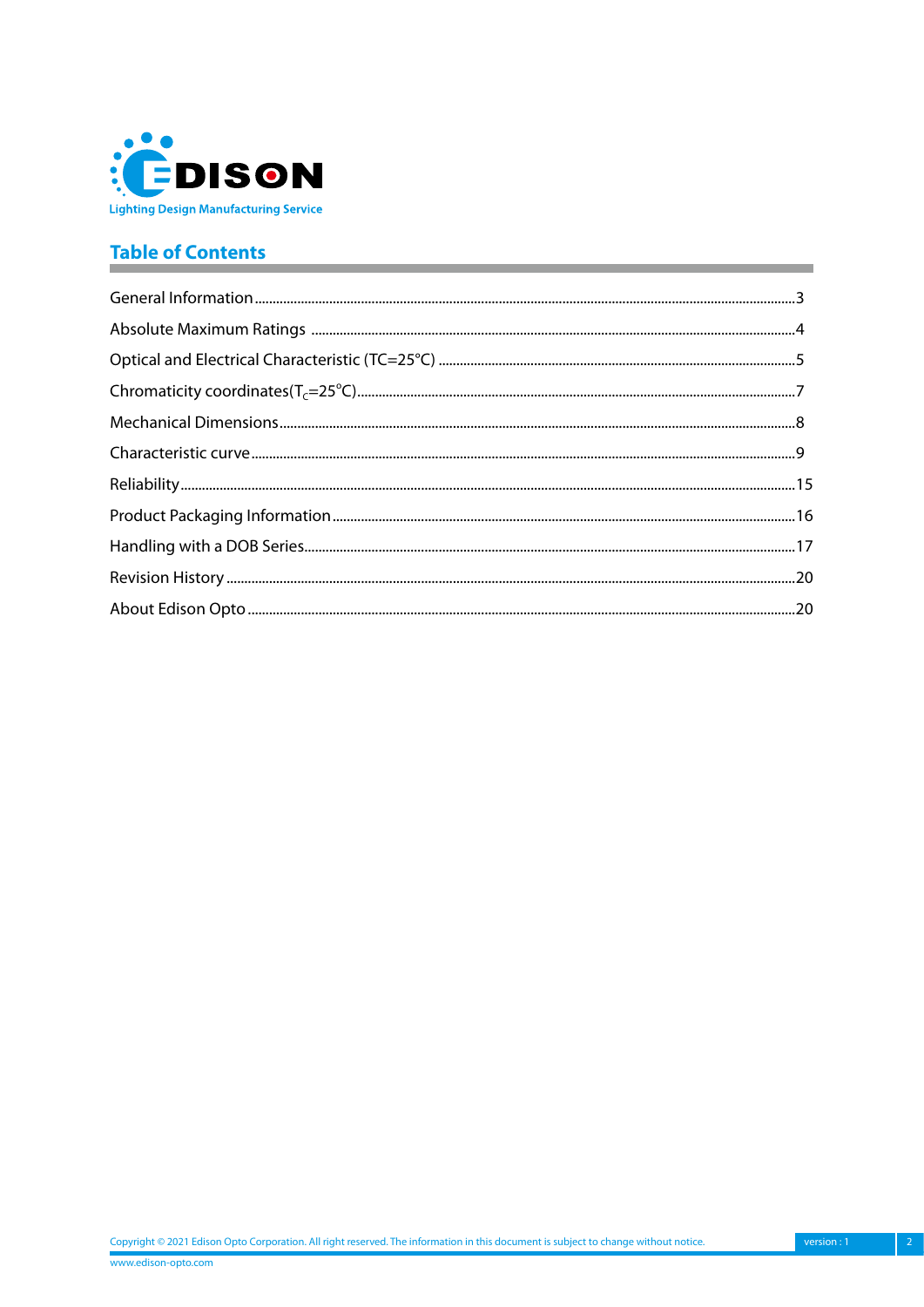<span id="page-2-0"></span>

# **General Information**

# **Ordering Code Format**

| $\overline{c}$<br>X1 | $X2-X4$     | X <sub>5</sub>           | X6        | ⊰<br>$X7-X8$      |        | 2 <sub>3</sub><br>X9-X10 | X X<br>$X11-X12$         | X X<br>$X13-X14$ | X X<br>X15-X16 |
|----------------------|-------------|--------------------------|-----------|-------------------|--------|--------------------------|--------------------------|------------------|----------------|
|                      | X1          | $X2-X4$                  |           | X <sub>5</sub>    |        |                          | <b>X6</b>                |                  | $X7-X8$        |
|                      | <b>Item</b> | Module application       |           | <b>Dimensions</b> |        |                          | IC                       |                  | <b>Type</b>    |
| 5                    | Module      | <b>ELA</b>               | Edilex AC | C                 | Circle |                          |                          | 3T               | <b>EMC</b>     |
|                      | X9-X10      | $X11-X12$                |           | $X13-X14$         |        |                          | X15-X16                  |                  |                |
|                      | Voltage     | <b>Power Consumption</b> |           | Emitting color    |        |                          | <b>Serial Number</b>     |                  |                |
| 23                   | 230V        | 04                       | 4W        | 27                | 2700K  | ٠                        | $\overline{\phantom{0}}$ |                  |                |
|                      |             | 05                       | 5W        | 30                | 3000K  |                          |                          |                  |                |
|                      |             |                          |           | 40                | 4000K  |                          |                          |                  |                |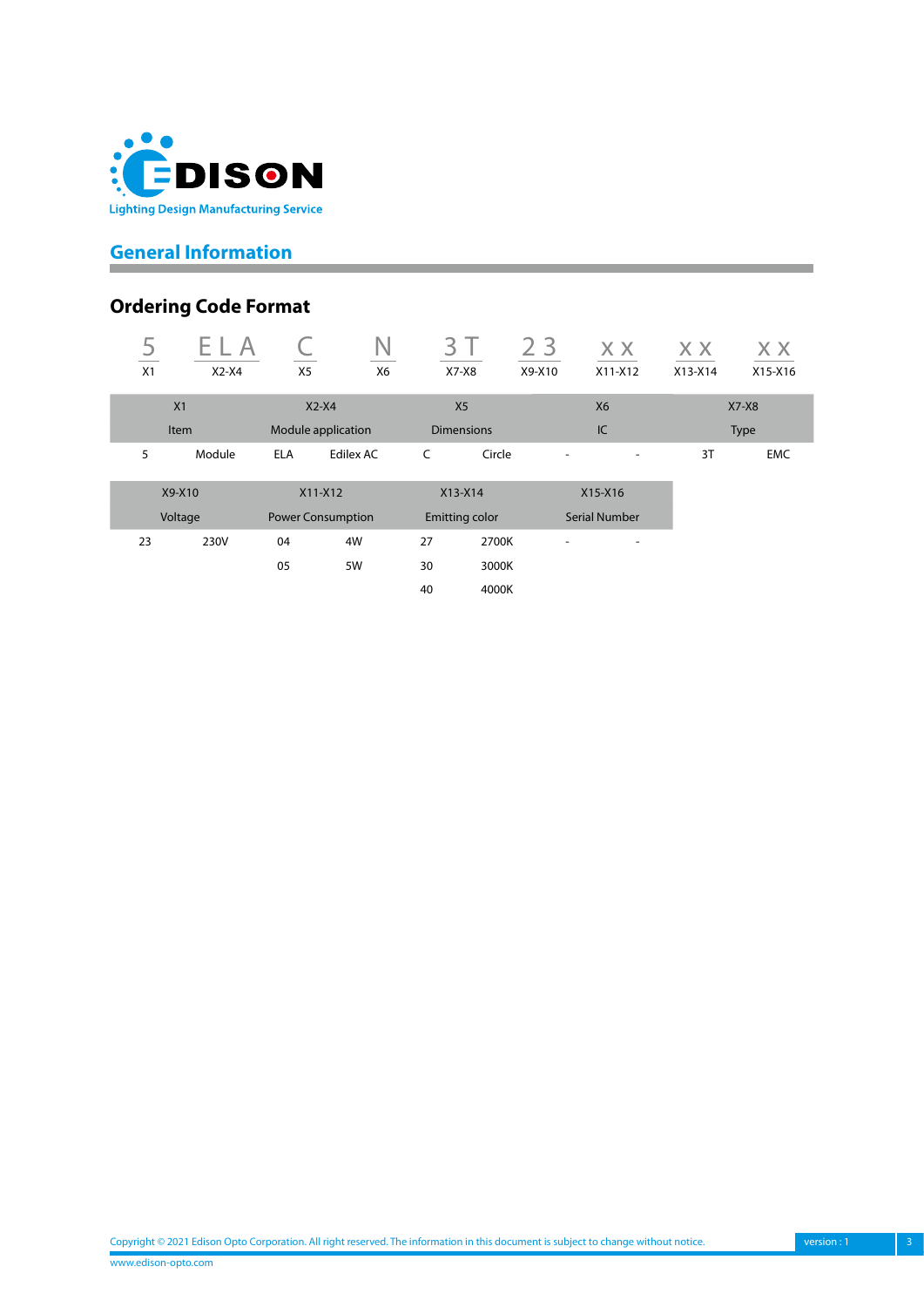<span id="page-3-0"></span>

# **Absolute Maximum Ratings**

| <b>Parameter</b>              | Symbol                     | <b>Value</b> | <b>Units</b> | <b>Condition</b>      |
|-------------------------------|----------------------------|--------------|--------------|-----------------------|
| Maximum operation voltage     | $\mathsf{V}_{\mathsf{op}}$ | 253          | ٧            |                       |
| <b>Power Dissipation</b>      | $P_d$                      | 4.4/5.5      | W            | $V_{op} = 230V$       |
| Operation ambient temperature | $T_{op}$                   | $-40 - +85$  | °C           | $V_{op} = 230V$       |
| Storage temperature           | $T_{\rm st}$               | $-40 - +100$ | °C           |                       |
| Case Temperature              | $T_c$                      | 85           | °C           | $V_{\text{op}}$ =230V |
| Insulation voltage            | Viso[RMS]                  | 1.5          | <b>KV</b>    |                       |
| Tolerance of Surge            | $V_{s}$                    | 1.5          | KV           | $V_{op} = 230V$       |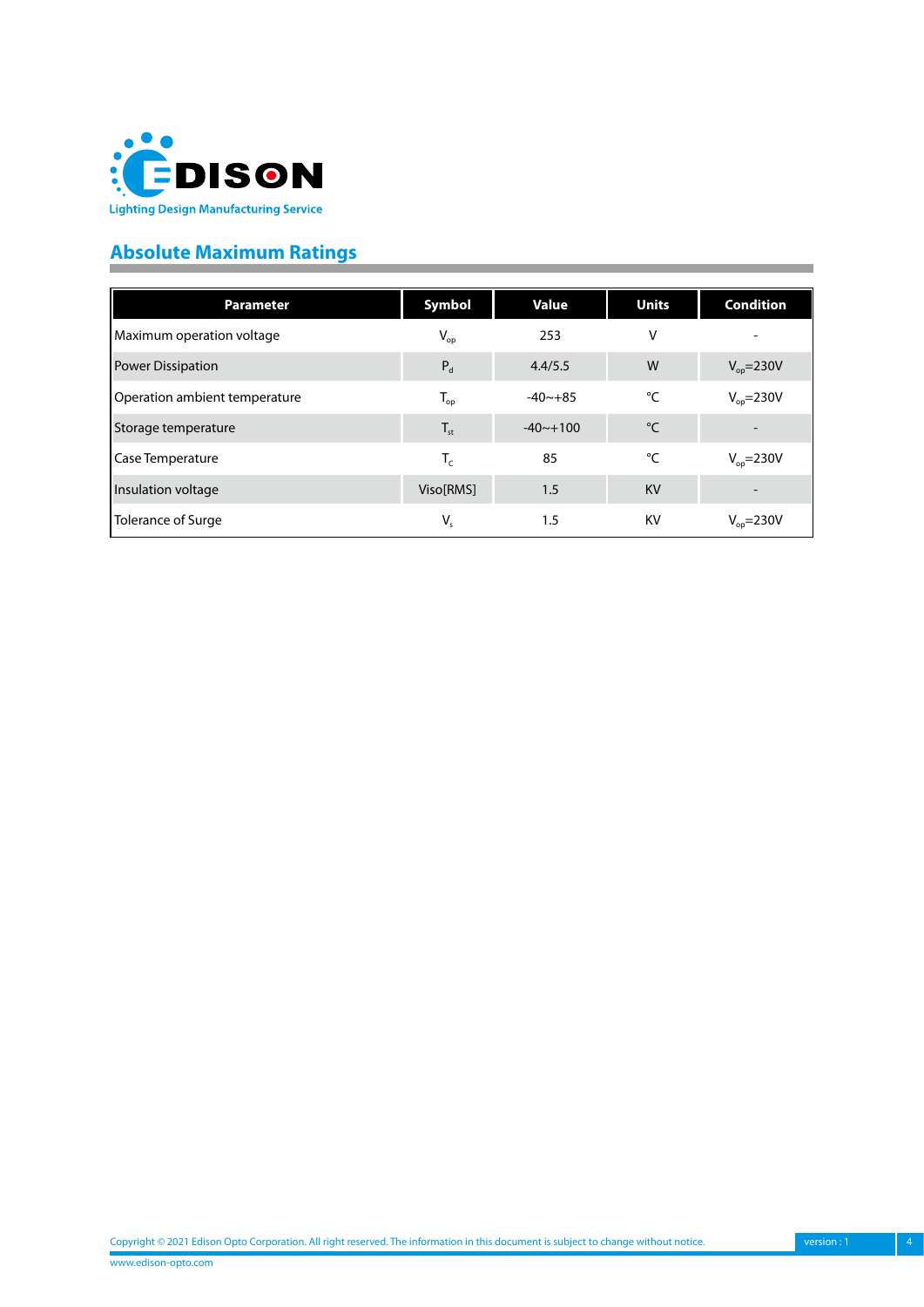<span id="page-4-0"></span>

# **Optical and Electrical Characteristic (TC=25**°**C)**

| <b>Order Code</b> | <b>CCT</b> |      | <b>Luminous Flux(Im)</b><br>T,=25°C | <b>Efficacy</b><br>(lm/W) | <b>CRI</b><br>Ra | <b>LES</b><br>(mm) | Vac  | Watt |   |  |
|-------------------|------------|------|-------------------------------------|---------------------------|------------------|--------------------|------|------|---|--|
|                   | (K)        | Min. | Typ.                                | Typ.                      | Min.             | Typ.               | Typ. |      |   |  |
| 5ELACN3T23042715  | 2700       | 340  | 390                                 | 98                        | 80<br>90         |                    |      |      |   |  |
| 5ELACN3T23043015  | 3000       | 360  | 400                                 | 100                       |                  |                    |      |      |   |  |
| 5ELACN3T23044015  | 4000       | 380  | 420                                 | 105                       |                  |                    | 6.3  | 230  | 4 |  |
| 5ELACN3T23042716  | 2700       | 315  | 350                                 | 88                        |                  |                    |      |      |   |  |
| 5ELACN3T23043016  | 3000       | 324  | 360                                 | 90                        |                  |                    |      |      |   |  |
| 5ELACN3T23044016  | 4000       | 342  | 380                                 | 95                        |                  |                    |      |      |   |  |

| <b>Order Code</b> | <b>CCT</b> |      | <b>Luminous Flux(Im)</b><br>$T_c = 25^{\circ}C$ | <b>Efficacy</b><br>(lm/W) | <b>CRI</b><br>Ra | <b>LES</b><br>(mm) | Vac  | Watt |   |  |
|-------------------|------------|------|-------------------------------------------------|---------------------------|------------------|--------------------|------|------|---|--|
|                   | (K)        | Min. | Typ.                                            | Typ.                      | Min.             | Typ.               | Typ. |      |   |  |
| 5ELACN3T23052715  | 2700       | 440  | 490                                             | 98                        |                  |                    |      |      |   |  |
| 5ELACN3T23053015  | 3000       | 450  | 500                                             | 100                       | 80<br>90         |                    |      |      |   |  |
| 5ELACN3T23054015  | 4000       | 470  | 525                                             | 105                       |                  |                    | 6.3  | 230  | 5 |  |
| 5ELACN3T23052716  | 2700       | 395  | 440                                             | 88                        |                  |                    |      |      |   |  |
| 5ELACN3T23053016  | 3000       | 405  | 450                                             | 90                        |                  |                    |      |      |   |  |
| 5ELACN3T23054016  | 4000       | 420  | 475                                             | 95                        |                  |                    |      |      |   |  |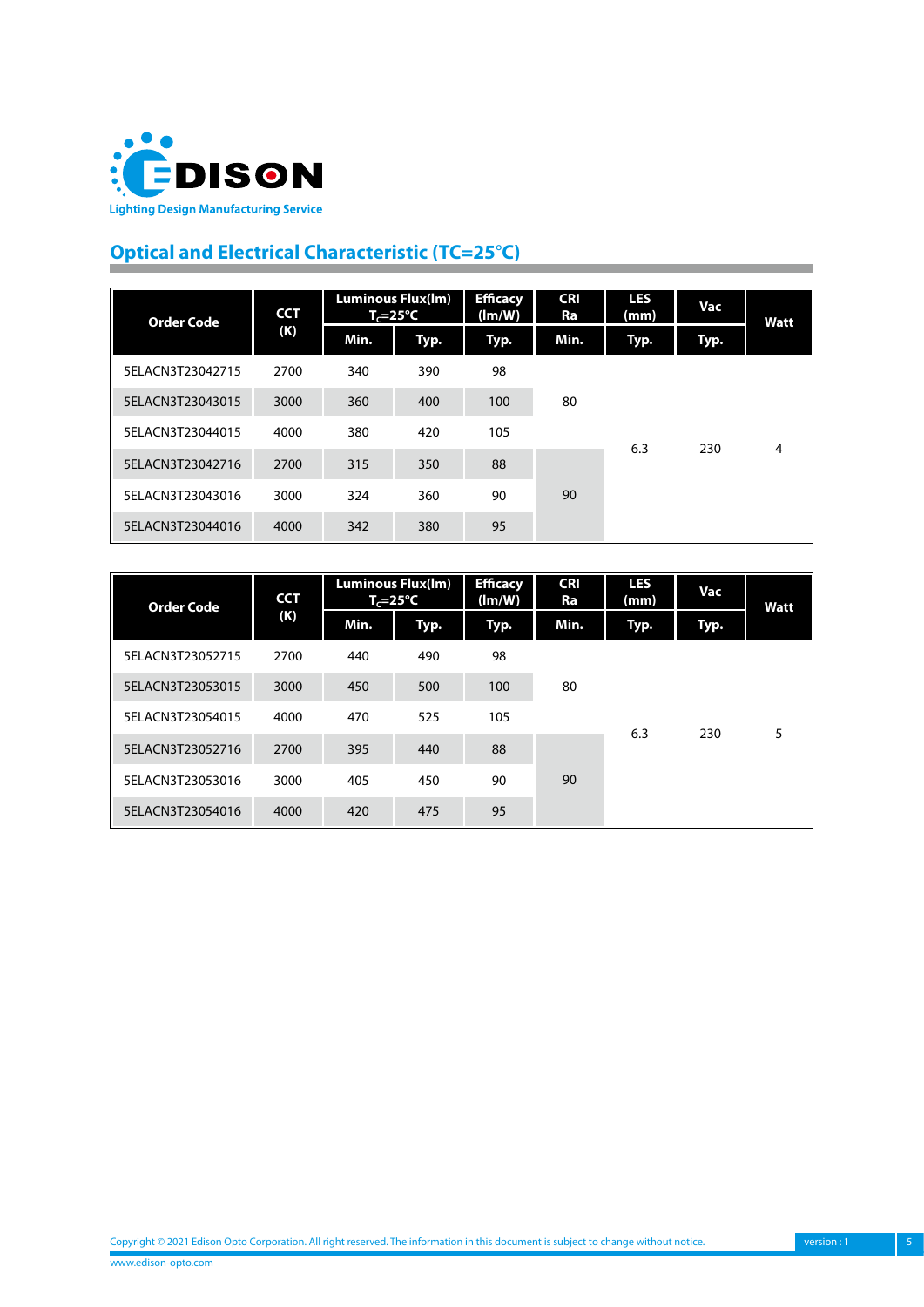

| <b>Parameter</b>           | Symbol                     | Min.                     | Typ.  | Max.                     | <b>Units</b>             | <b>Condition</b> |
|----------------------------|----------------------------|--------------------------|-------|--------------------------|--------------------------|------------------|
| Viewing Angle FWHM         | $2\theta$ 1/2              |                          | 120   |                          | deg                      | Vop=230V         |
| <b>Operation Voltage</b>   | $\mathsf{V}_{\mathsf{op}}$ | 207                      | 230   | 253                      | $\vee$                   |                  |
| Power Dissipation          |                            | 3.6                      | 4.0   | 4.4                      | W                        | $Vop=230V$       |
|                            | $P_d$                      | 4.5                      | 5.0   | 5.5                      |                          |                  |
| <b>Operation Frequency</b> | $F_{op}$                   |                          | 50/60 |                          | H <sub>z</sub>           | $Vop=230V$       |
| <b>Power Factor</b>        | PF                         | 0.9                      |       |                          | $\overline{\phantom{0}}$ | $Vop=230V$       |
| <b>Current THD</b>         | <b>ATHD</b>                | $\overline{\phantom{a}}$ | 30    | $\overline{\phantom{a}}$ | $\%$                     | $Vop=230V$       |
| Flicker                    |                            |                          | 5     | 10                       | $\frac{0}{0}$            | $Vop=230V$       |
| DF                         | $\overline{\phantom{a}}$   | 0.9                      |       |                          | $\overline{\phantom{a}}$ | $Vop=230V$       |

Notes:

1. At 230Vac, Ta=25°C.

2. Edison Opto Corp. maintains luminous flux ±10%, Ra ±2 tolerance.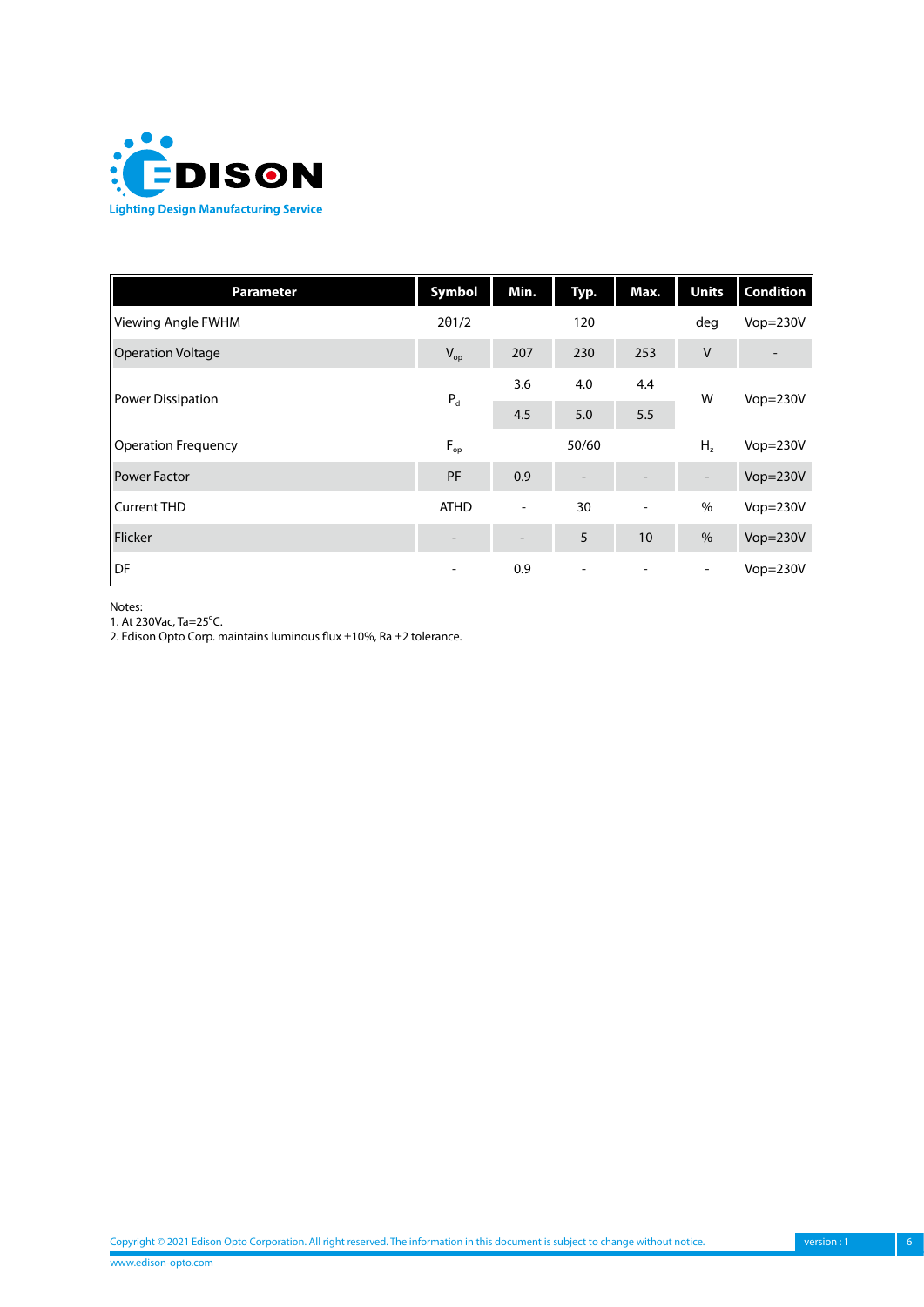<span id="page-6-0"></span>

# **Chromaticity coordinates(T<sub>C</sub>=25°C)**

CIE Chromaticity Diagram



The color ranks have chromaticity ranges within 3-step MacAdam ellipse

| <b>CCT</b> | Steps. | <b>Cx</b> | Cv     | a       |         | theta |
|------------|--------|-----------|--------|---------|---------|-------|
| 2700K      |        | 0.4578    | 0.4101 | 0.00810 | 0.00420 | 53.70 |
| 3000K      |        | 0.4338    | 0.4030 | 0.00834 | 0.00408 | 53.22 |
| 4000K      |        | 0.3818    | 0.3797 | 0.00939 | 0.00402 | 53.72 |

\*Tolerance of measurements of the chromaticity Coordinate is ±0.005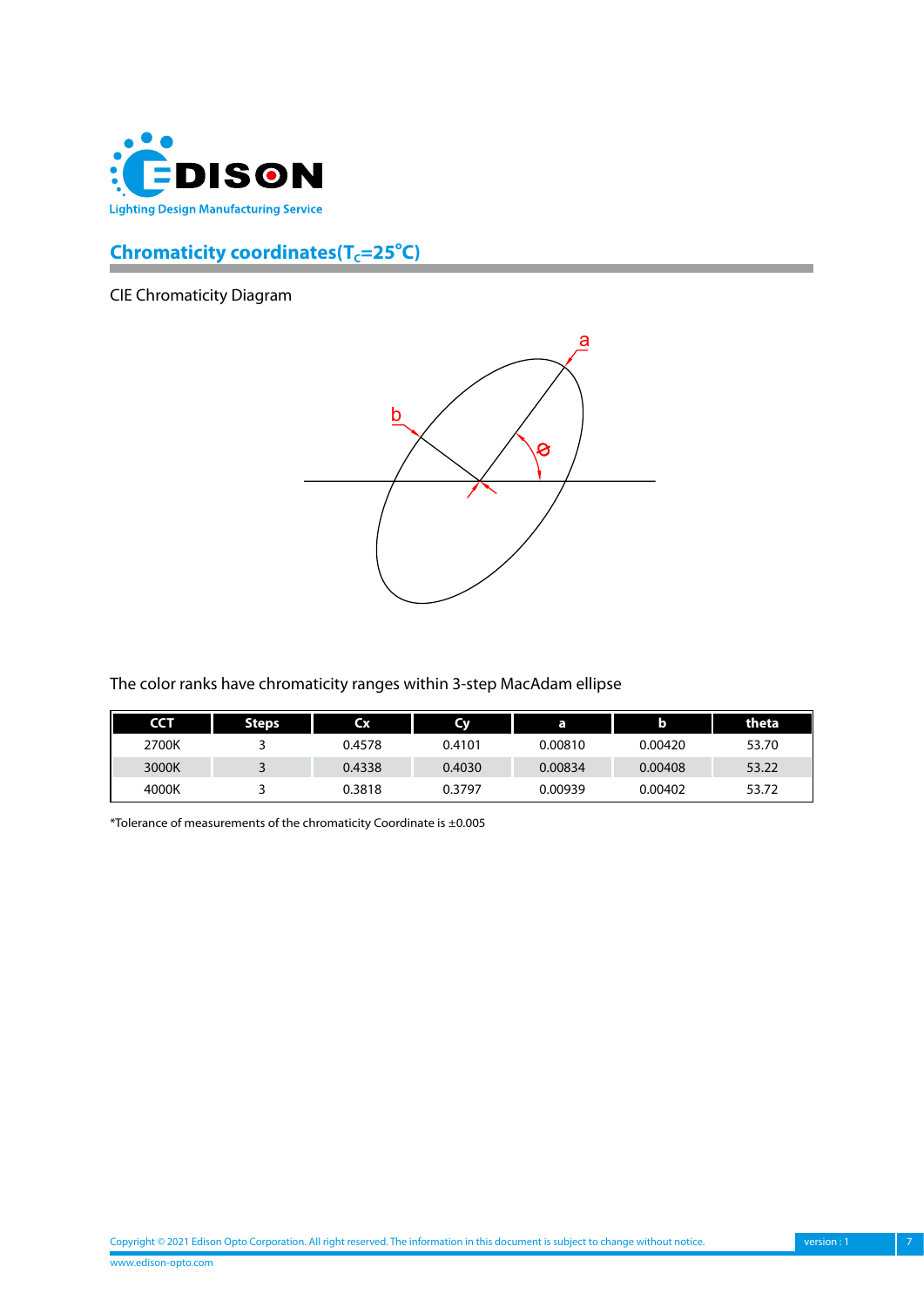<span id="page-7-0"></span>

# **Mechanical Dimensions**

#### **Emitter Dimensions**



Note : Unit : mm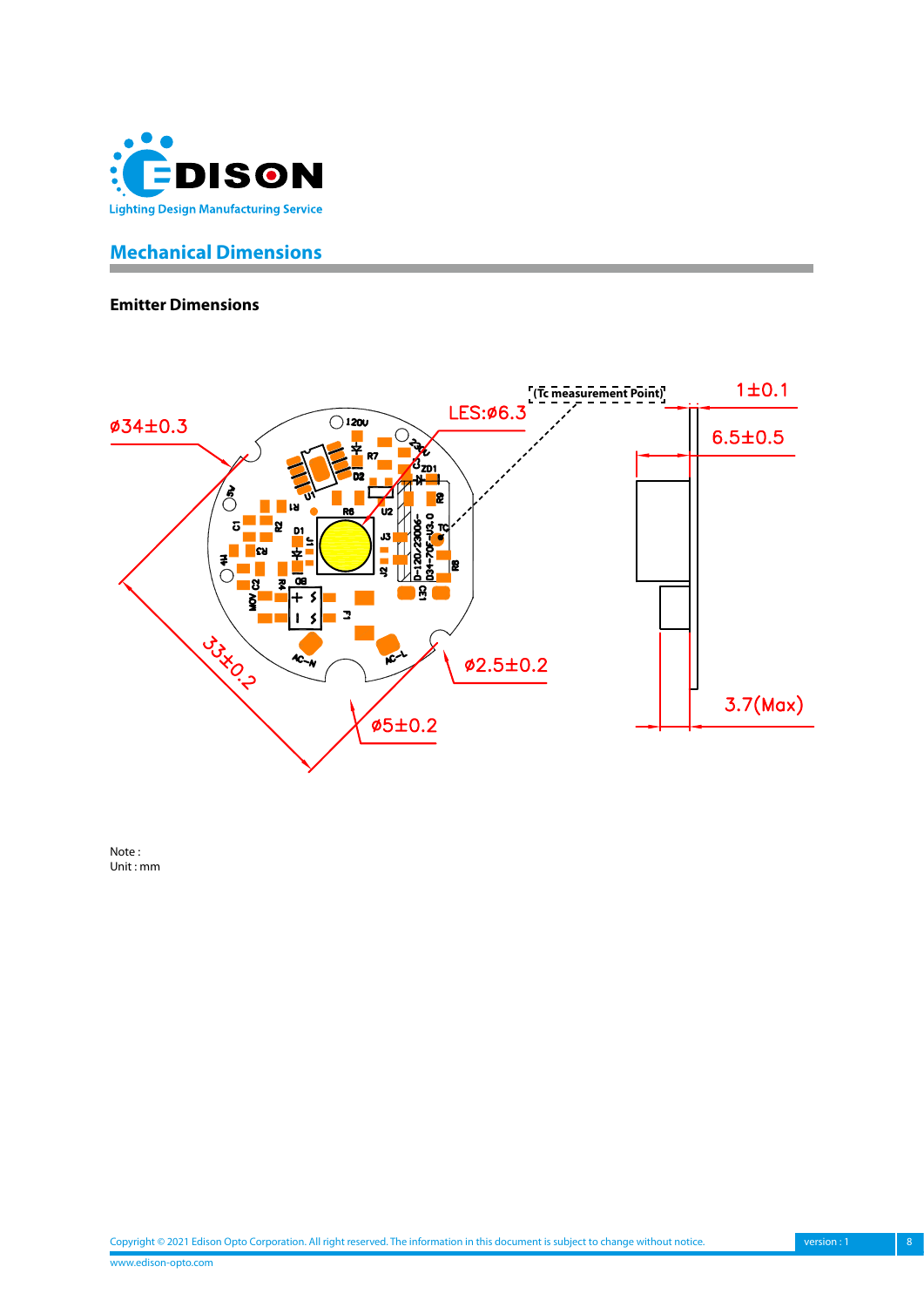<span id="page-8-0"></span>

# **Characteristic curve**

#### Color Spectrum (Tc=25°C,VAC=230V)\_Ra 80



Color Spectrum (Tc=25°C,VAC=230V)\_Ra 90

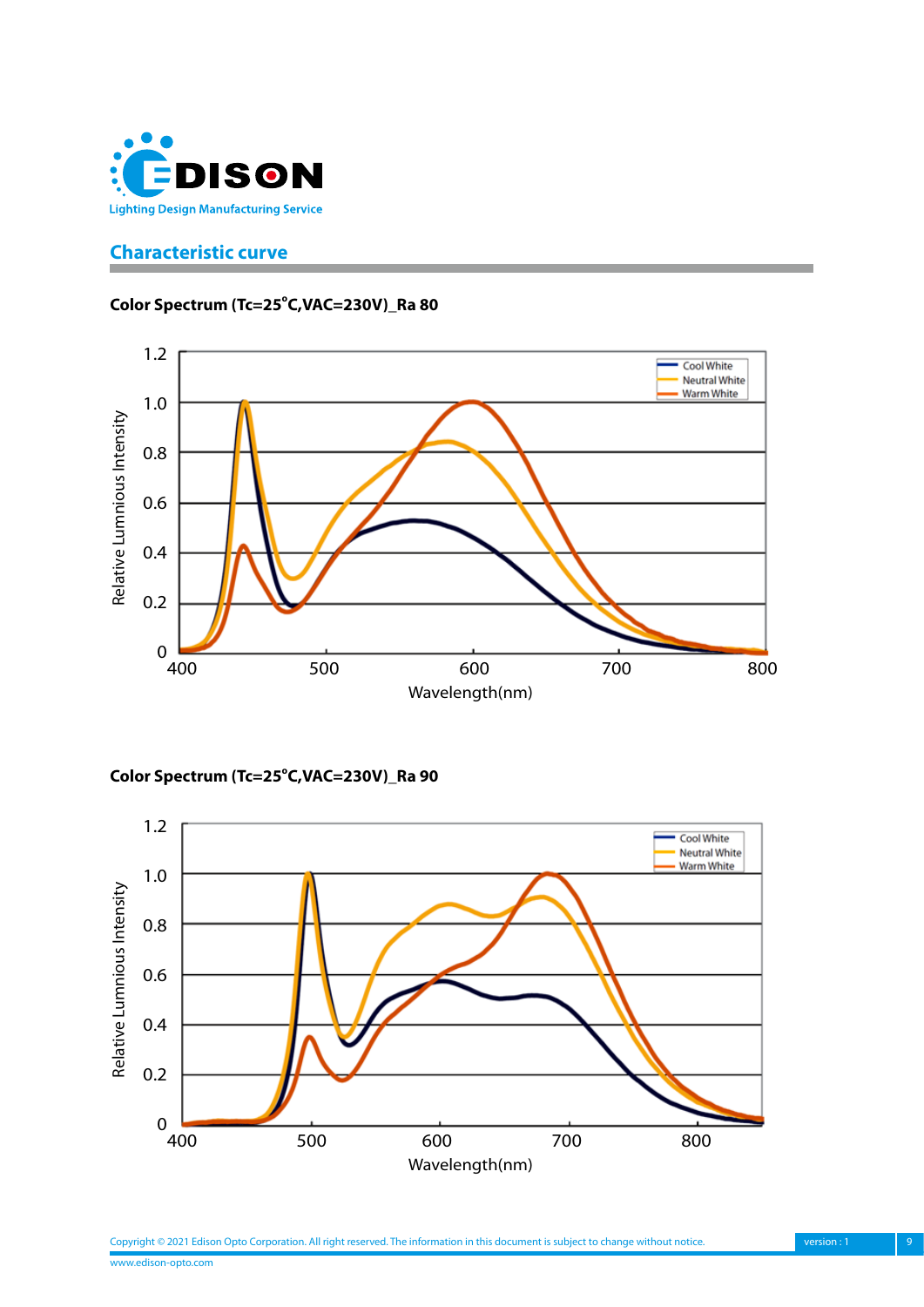

#### **Beam Pattern**

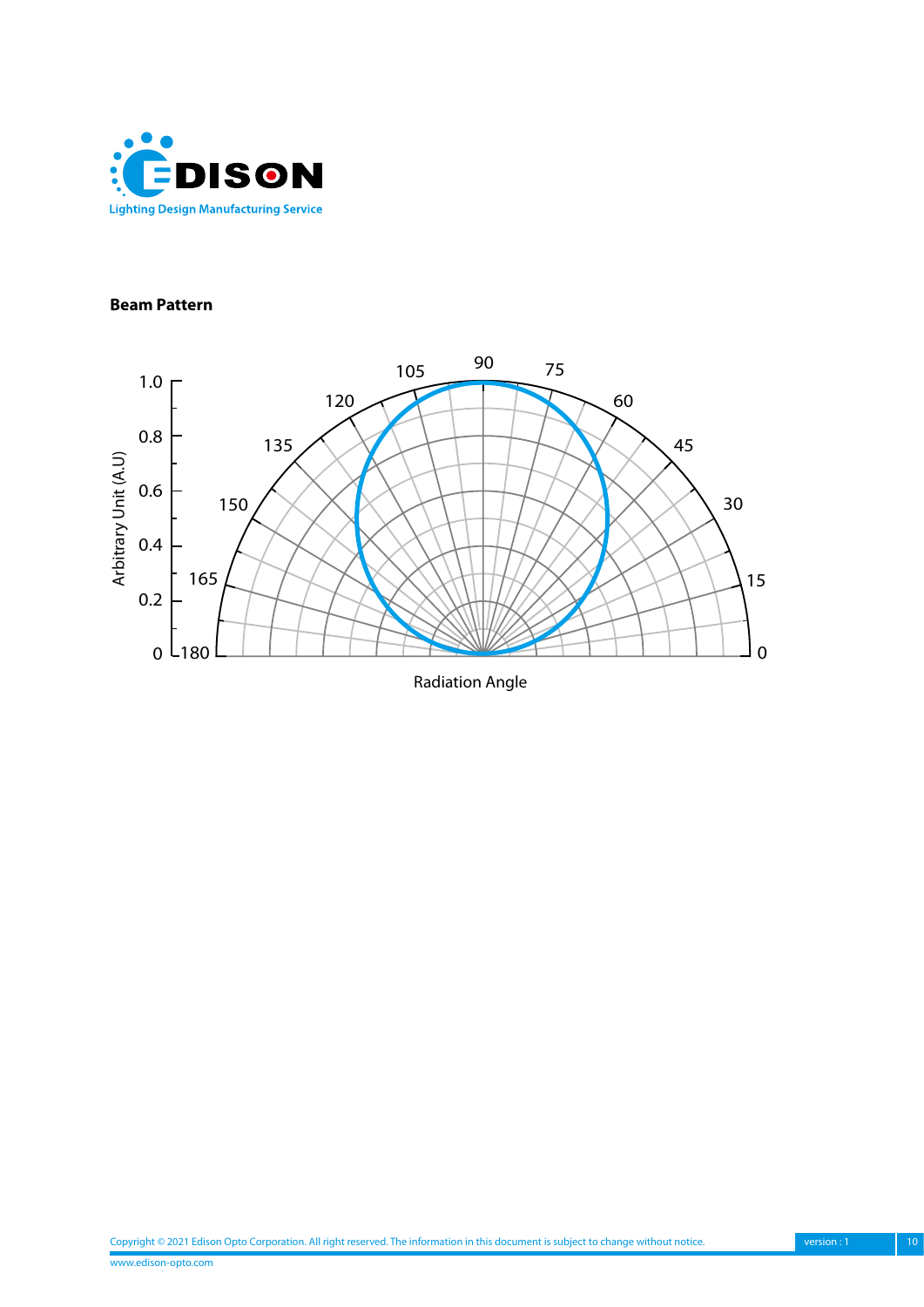

SVM Test (Tc=25<sup>°</sup>C)





PST Test (Tc=25<sup>°</sup>C)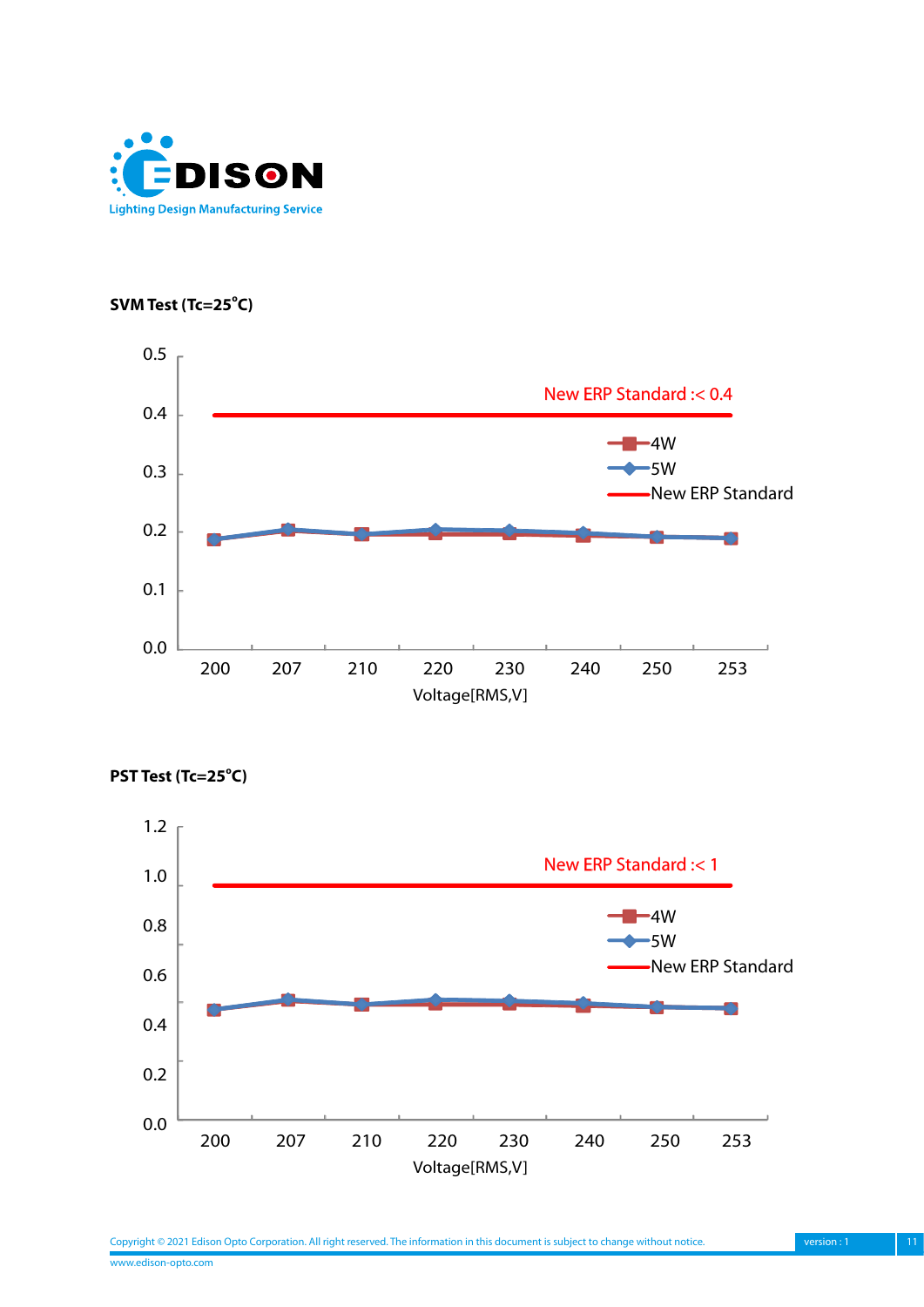

#### Relative luminous Intensity vs. Voltage (Tc=25°C)



#### Relative Wattage vs. Voltage (Tc=25°C)

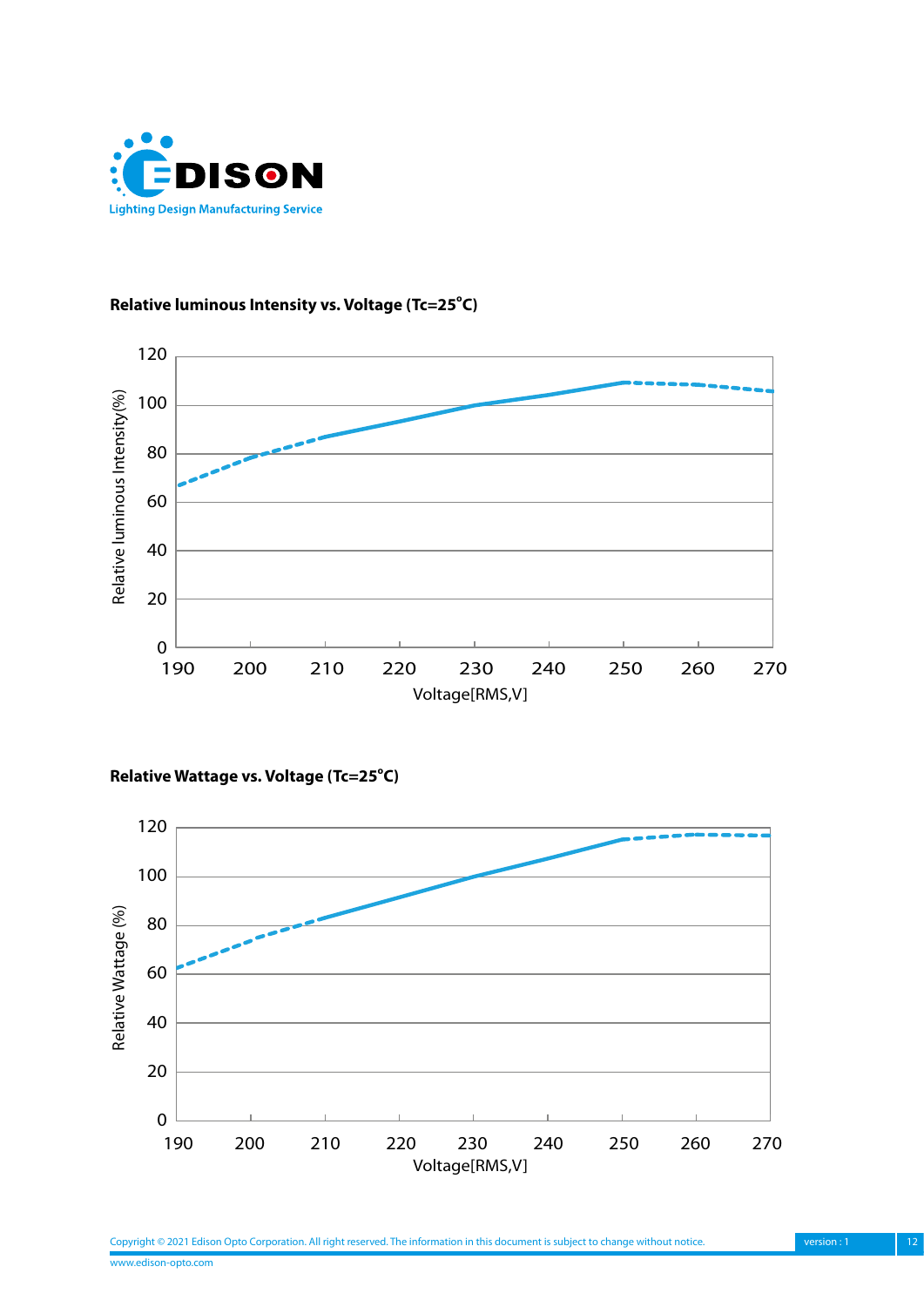

#### **Relative Luminous Intensity vs. Case Temperature**



**Relative Wattage vs. Case Temperature (VAC=230V)**

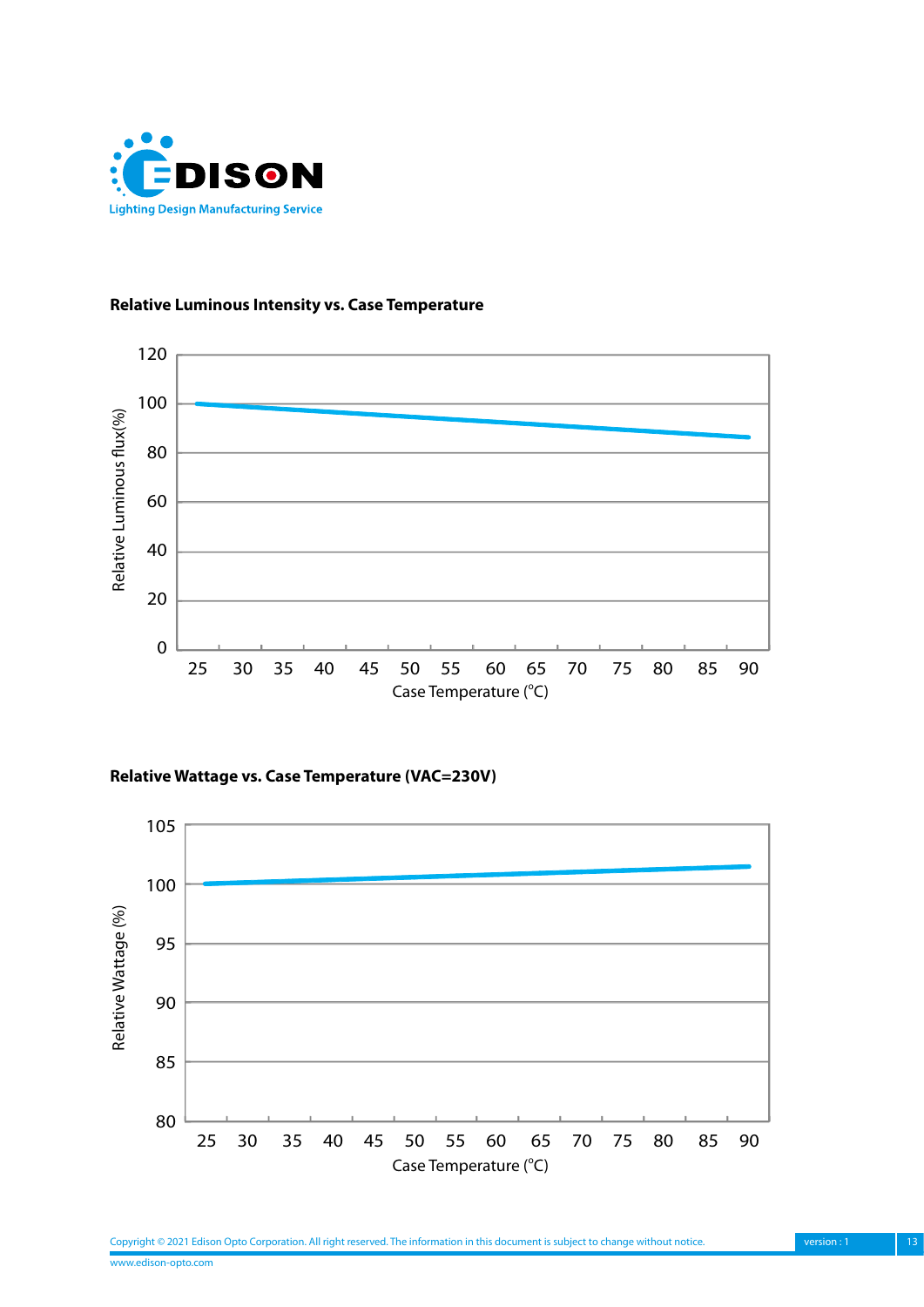

# **Flicker Performance (During dimming)**

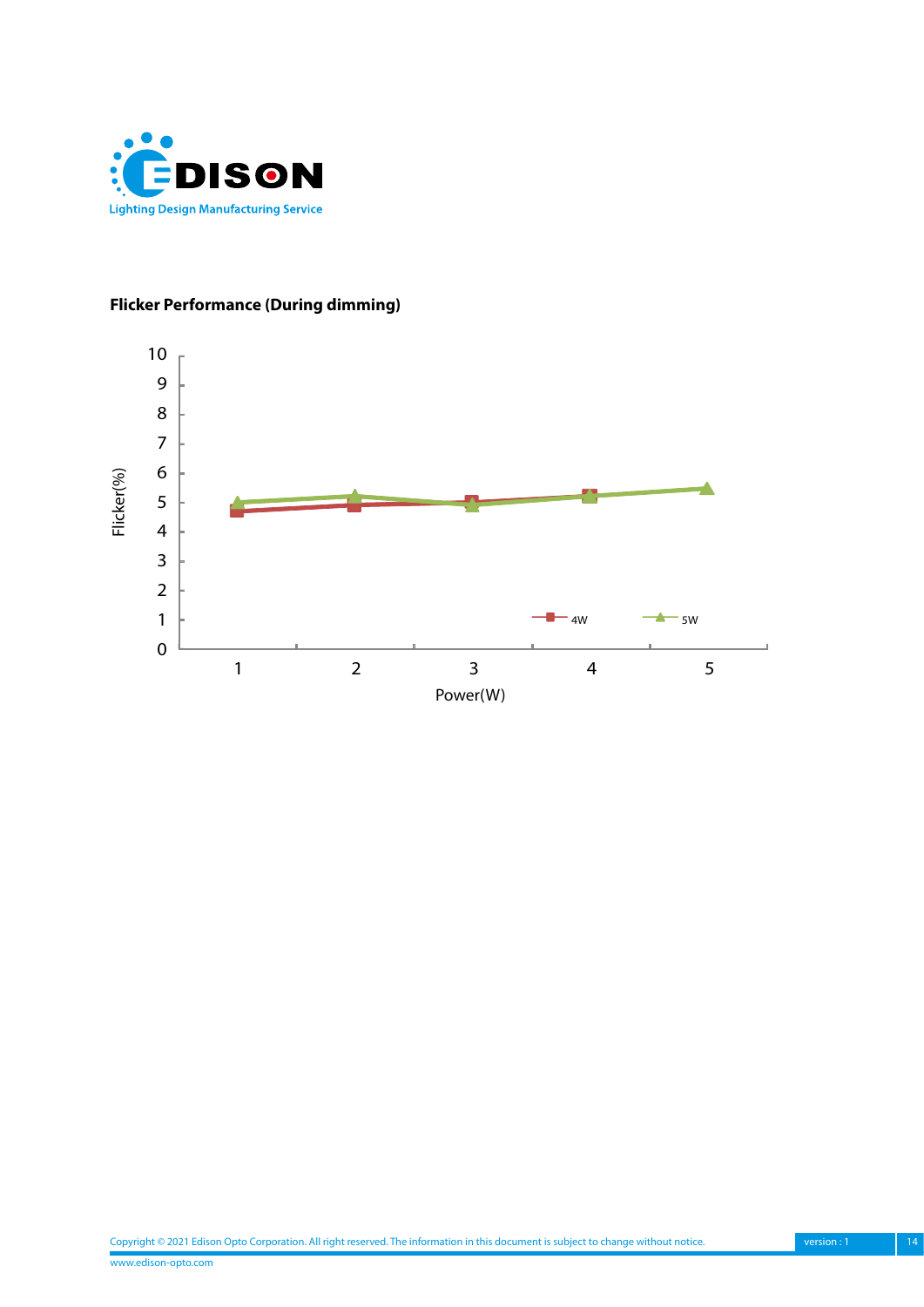<span id="page-14-0"></span>

# **Reliability**

| NO.            | <b>Test Item</b>           | <b>Test Condition</b>                                        | Remark    |
|----------------|----------------------------|--------------------------------------------------------------|-----------|
|                | Temperature Cycle          | $-40^{\circ}$ C $\sim$ 100 $^{\circ}$ C (30 mins / 30 mins ) | 100 Cycle |
| $\overline{2}$ | <b>Operation Life test</b> | $Ta = 25^{\circ}C$                                           | 1000 hrs  |
|                | ON/OFF Test                | 3 sec ON, 3 sec OFF                                          | 15K times |

#### **Failure Criteria Cautions**

|                                 |                                | <b>Criteria for Judgment</b> |  |  |
|---------------------------------|--------------------------------|------------------------------|--|--|
| ltem                            | Min.                           | Max.                         |  |  |
| Luminous Flux                   | 0.85                           |                              |  |  |
| $\Delta$ u'v'                   |                                | 0.006                        |  |  |
| Resistance to<br>Soldering Heat | No dead lamps or visual damage |                              |  |  |

LED avoids being stored and lighted in the environment containing sulfur. Some matrrials, such as seals, printing ink, enclosure and adhesives, may contain sulfur, avoiding the exposure in acid or halogen environment.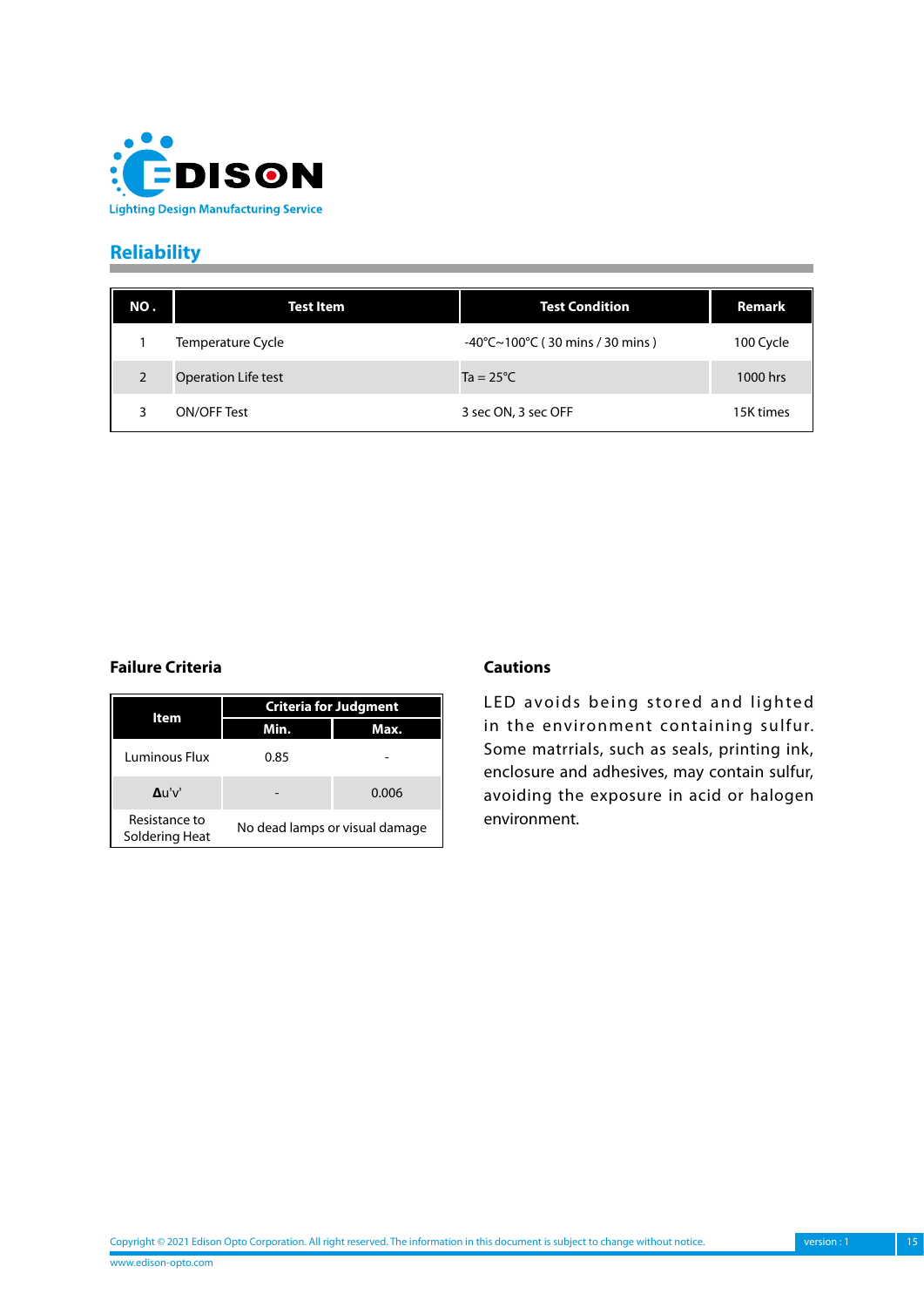<span id="page-15-0"></span>

# **Product Packaging Information**



www.edison-opto.com Copyright © 2021 Edison Opto Corporation. All right reserved. The information in this document is subject to change without notice. version : 1 16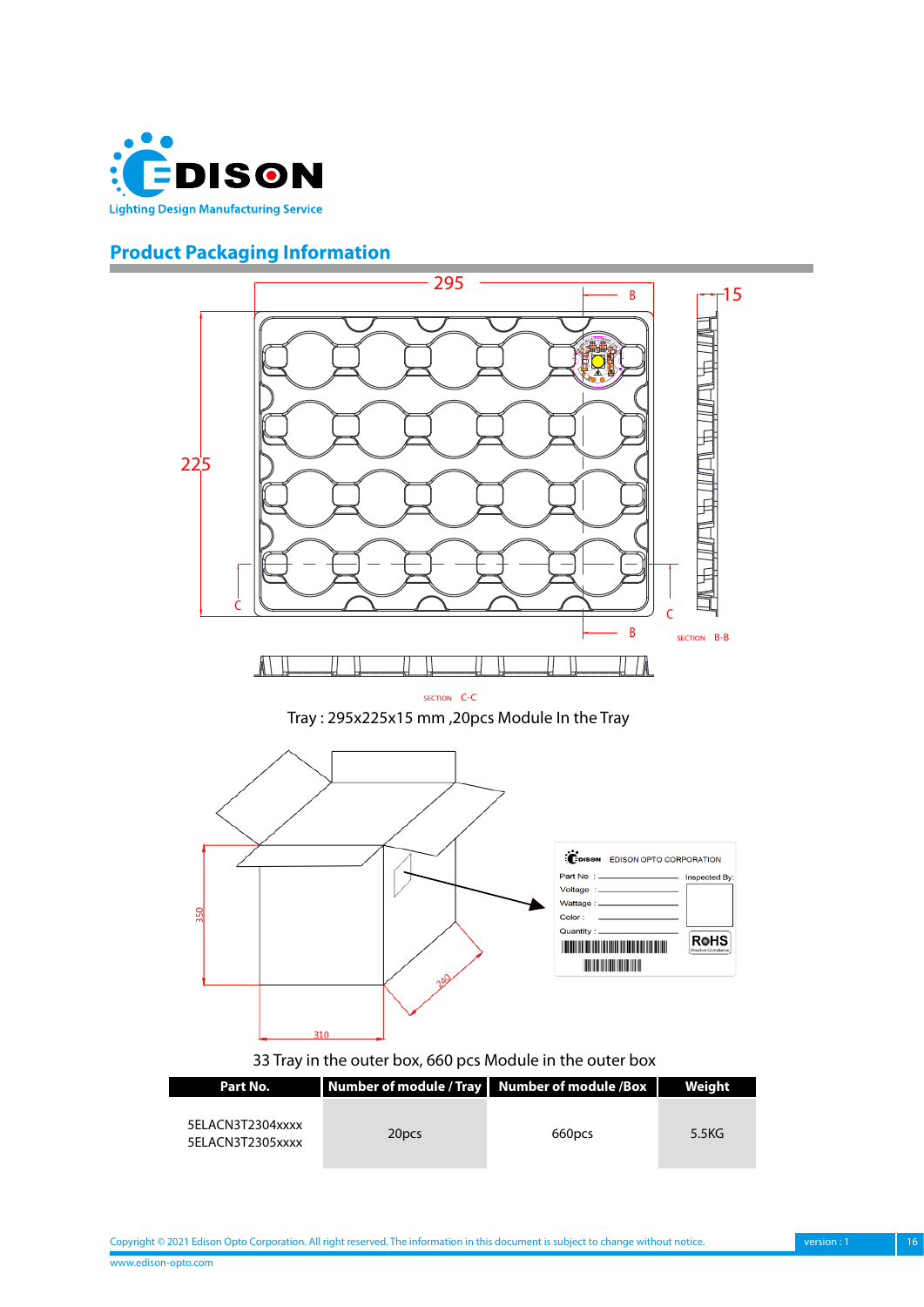<span id="page-16-0"></span>

### **Handling with a DOB Series**

- $\sqrt{\,}$  Both the light emitting area and white dam over the light emitting area is composed of resin materials. Please avoid the resin area from being pressed, stressed, rubbed, come into contact with sharp metal nail because the function, performance and reliability of this product are negatively impacted.
- $\sqrt{ }$  LED device are combine by many accurate parts which belong to static sensitive device. A human body may aware of the discharge voltage about 2-3KV, which is much larger than an electronic device may bear. Therefore, to keep the LED operation environment away from static and lower the exits static become an important issue in a LED manufacture.
	- 1. Anti-Static Steps All the staffs who has the possibility to contact with the LED components should follow the instructions to eliminate the static:
		- Put on the hand or finger gloves before touch a LED device. (Do not use a nylon or rubber Glove)
		- • Do not do any actions that may generate the static in the protection area. Such as wipe hands or foot, put on/off the clothes.
		- • Avoid any movement that may cause static damages. When remove a component from the package, please be slow and gentle.
		- Do not touch the metal part of a LED component.



- 2. Environmental anti-static protection
	- • Use an anti-static floor and make earth. Materials such as plastic or rubber contain carbon or conductive polyester is recommended.
	- LEDs should be operated on the desk which is laid by the static discharge material.
	- Protection area with a temperature at  $22\pm5^{\circ}$ C and a relative humidity at 70 $\pm10\%$ RH are recommended.
	- • Layout an appropriate earth system. All the equipment should earth isolated into the ground or pillar.
	- All soldering and testing equipment should also provide earth ability.
	- Prevent the accumulation and the fractions between stuffs.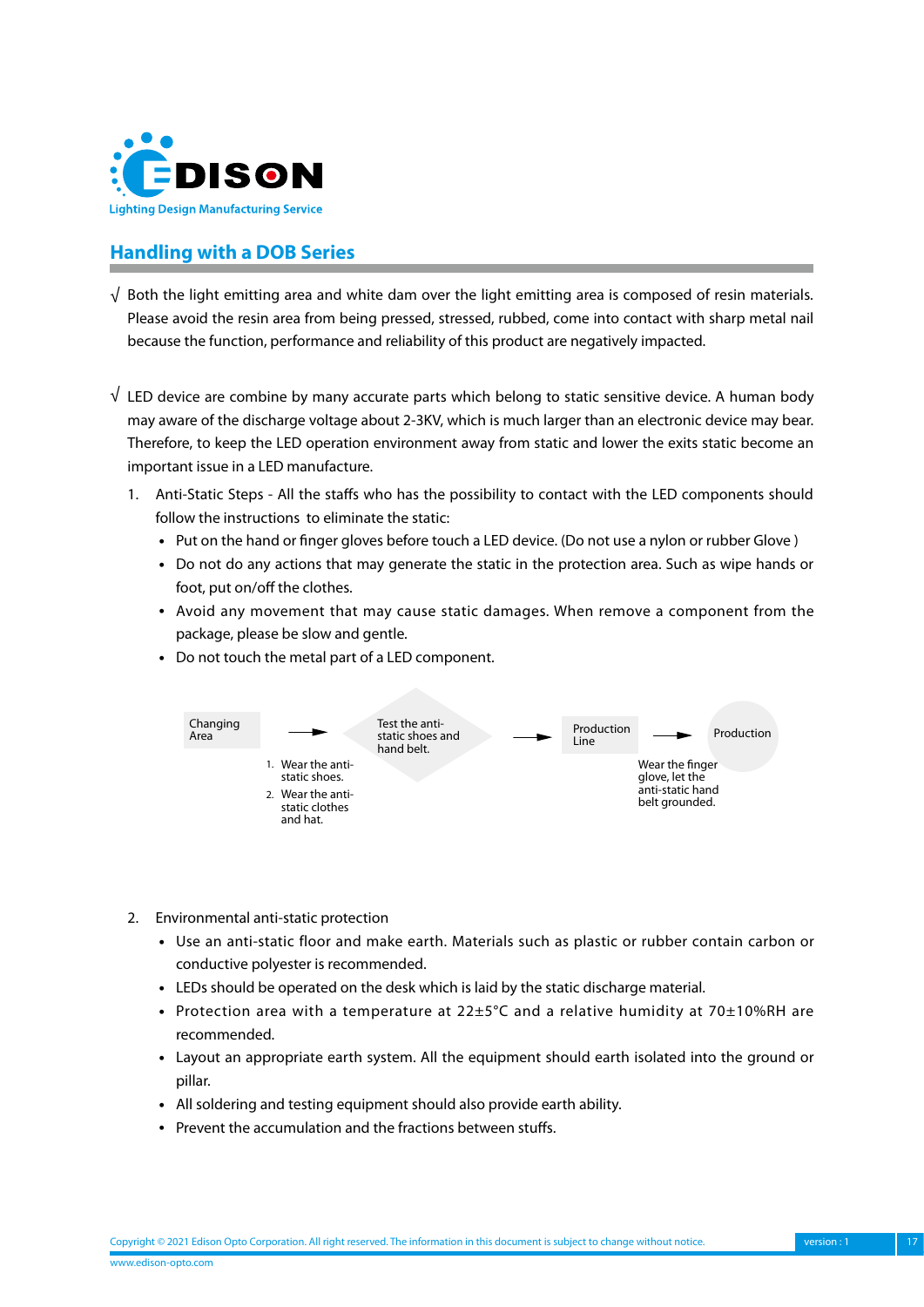

- 3. Anti-Static steps for package, transportation and storage.
	- • Package: All the bags must have the ability of anti-static. Do not use any nylon bag, normal plastic bag or polyester bag for package. Do not open the bag if a LED is not ready to be handling. Open the bag at the protection area and put in a conductive case.
	- • Transportation: The cart should install the conductive wheels. Avoid the mechanical vibration and impacts.
	- • Storage: Be attention of the temperature and the relative humidity under the suggest condition.
- √ Thermal Management

About 80% of input power of a LED transform into heat. A high temperature operation condition always easily causes the LEDs to decrease of flux and the life decay of LED dies. The highest operation temperature of a component is able to be found in its datasheet which is indicated as T<sub>1</sub>.

The power dissipation ability, the ambient temperature between the LED junction, environment, thermal path and its thermal resistance are the mean parameters which affect the performance of a LED device. Therefore, the limitation of the junction temperature has become an important issue when designing a LED product.

For LEDs, choose an appropriate operation environment and conduct the heat to the air after light on LEDs may maintain the better performance and lifetime. Four major thermal path are :

- (1) From heat source (component) to heat sink. (By conduction)
- (2) Conduction from within the heat sink to its surface. (By conduction)
- (3) Transfer from the surface to the surrounding air. (By convection)
- (4) Emit heat from the heat sink surface. (By Radiation)

Path(1): The contact surface of the component and heat sink are not perfectly flat, they are not able to meet each other completely. Air between these two materials will result high thermal resistance and reduce the effect of heat transfer. To enhance the ability of thermal conduction, one common method is applying thermal grease between the two interfaces and use the screws to enforce the adhesion between two surface.



#### Recommended thermal Grease Parameters

| <b>Characteristics</b>   | Value | Unit  |
|--------------------------|-------|-------|
| Thermal Conductivity (K) | >3.0  | W/m*K |
| <b>Thickness</b>         | < 0.1 | mm    |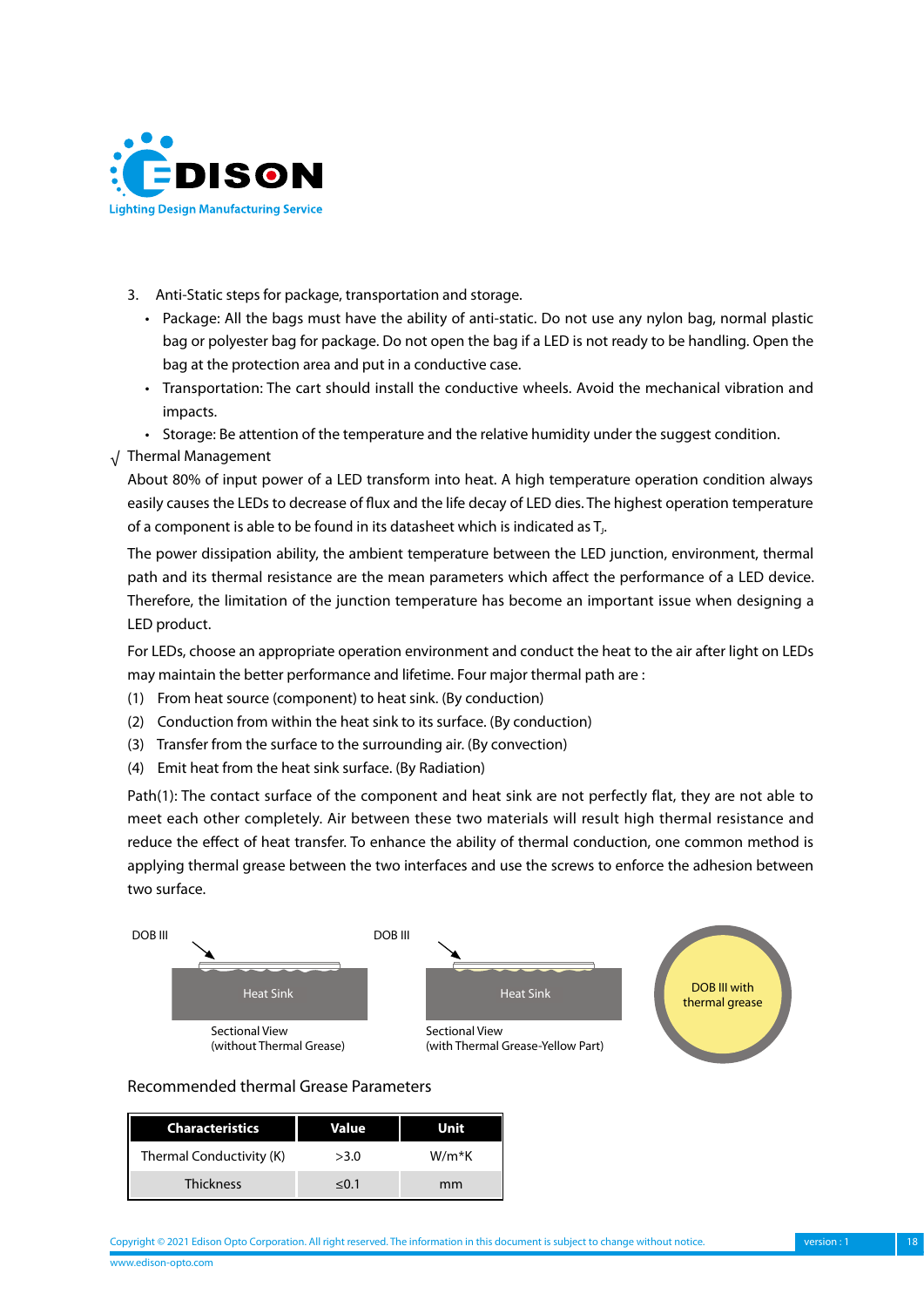

- $\sqrt{\,}$  DO NOT touch any of the circuit board, components or terminals with body or metal while circuit is active.
- $\sqrt{ }$  DO NOT add or change wires while circuit is active.
- $\sqrt{ }$  DO NOT make any modification on module.
- $\sqrt{\phantom{a}}$  DO NOT use together with the materials containing sulfur.
- $\sqrt{\phantom{a}}$  DO NOT exceed the values given in this specification
- $\sqrt{\phantom{a}}$  Keep cautions not to apply higher voltage above the maximum rating. Otherwise damage may occur. Pay attention not to exceed the maximum operation temperature of the Tc Point when the modules are used in an enclosed environment.
- $\sqrt{\phantom{a}}$  DO NOT use adhesives to attach the LED that outgas organic vapor.
- $\sqrt{\phantom{a}}$  DO NOT directly make the HI-POT test over 750V on the module.
- $\sqrt{\phantom{a}}$  DO NOT separately connection L and N terminal when the power source turn on
- $\sqrt{\,}$  DO NOT wear any conductive accessories (such as jewelry) which could accidentally get an electric shock.
- $\sqrt{}$  DO NOT press the product; even a slight pressure may damage the product. The environments such as high temperatures, high humidity or direct expose to sunlight should be avoided since the product is sensitive to these conditions
- $\sqrt{}$  DOB AC Module uses integrated circuit (IC) which can be damaged when exposed to static electricity. Please operate with antistatic device. Do not touch the product unless ESD protection is used. DOB AC Module can't be installed in end product unless the ESD protection is used
- $\sqrt{ }$  DO NOT assemble in conditions of high moisture and/or oxidizing gas such as CI, H2S, NH3, SO2, NOX, etc. Damage by corrosion will not be allowed as defect claim.
- $\sqrt{\phantom{a}}$  LED Module is recommended for Indoor use only. Longtime exposure to sunlight or UV can cause the lens to discolor.
- $\sqrt{}$  Please note that BOB AC Module products are driven by high voltage, therefore when operating DOB AC Modules should be very cautious
- Faults, lightning, or fast switch may cause voltage surge which surpasses the normal value √
- $\sqrt{\phantom{a}}$  The failure of internal component may cause excessive voltages
- Storage Precautions: √
	- (1) The devices should be stored in the anti-static bag.

(2) If the anti-static bag has been opened, please make sure to reseal the bag to avoid air and moisture infiltrate in the bag.